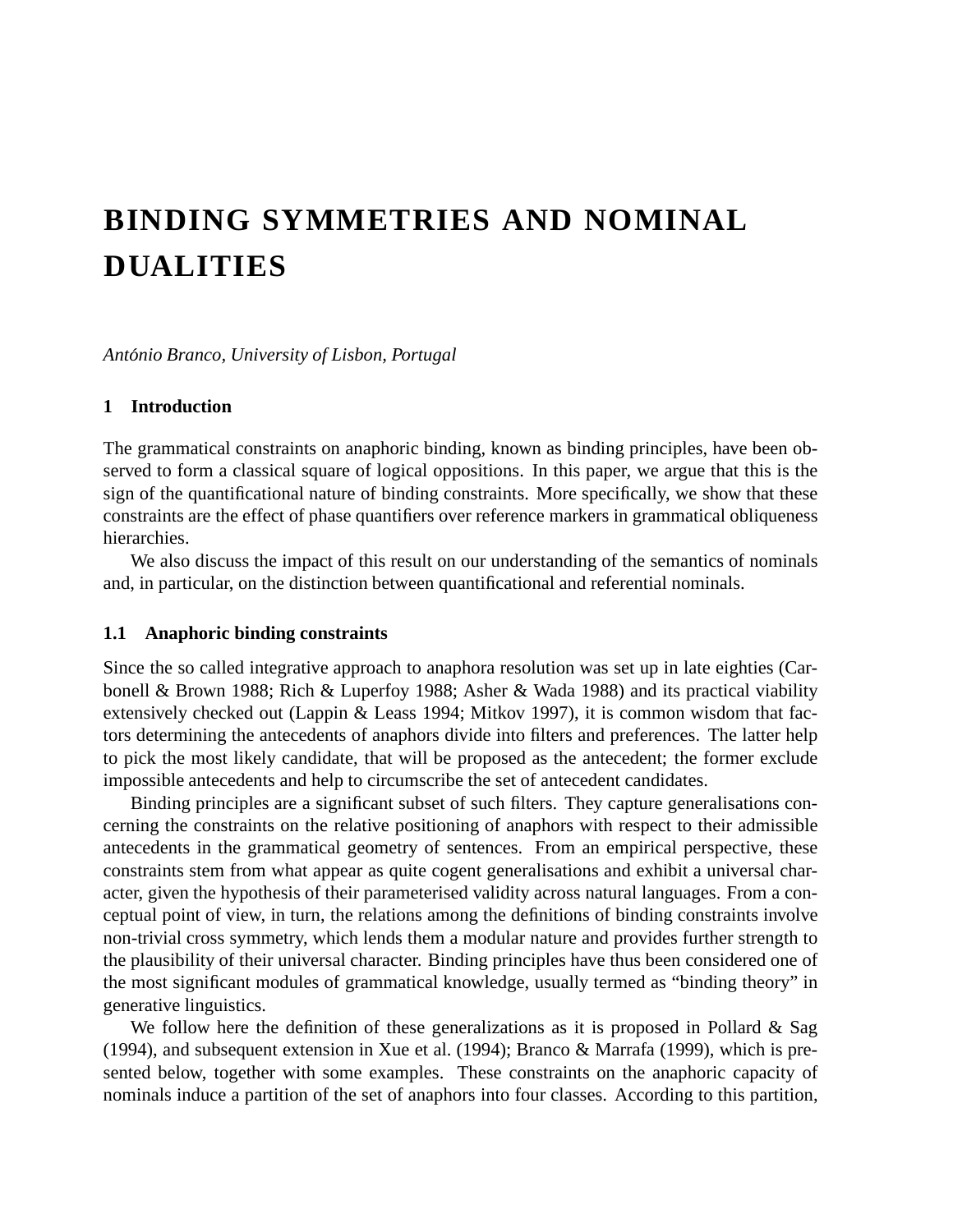every anaphor is of one of the following anaphoric types: short-distance reflexive, long-distance reflexive, pronoun, and non-pronoun.

(1) **Principle A:** A locally o-commanded short-distance reflexive must be locally o-bound.

[Lee<sub>i</sub>'s friend]<sub>j</sub> thinks [[Max<sub>k</sub>'s neighbour]<sub>l</sub> likes himself<sub>\*i/\*j/\*k/l</sub>].

**Principle Z:** An o-commanded long-distance reflexive must be o-bound.

[*O amigo do* the friend of the Lee *Lee*<sup>i</sup> ]j *acha* [*que* [*o vizinho* thinks that the neighbour of the Max *do Max*k]<sup>l</sup> *gosta* likes *dele* of him self *proprio ´* <sup>∗</sup>i/j/∗k/l]*.*(*Portuguese*) '[Lee<sub>i</sub>'s friend]<sub>j</sub> thinks [[Max<sub>k</sub>'s neighbour]<sub>l</sub> likes him<sub>\*i/j/\*k</sub>// himself<sub>l</sub>].'

**Principle B:** A pronoun must be locally o-free.

[Lee<sub>i</sub>'s friend]<sub>j</sub> thinks [[Max<sub>k</sub>'s neighbour]<sub>l</sub> likes him<sub>i/j/k/\*l</sub>].

**Principle C:** A non-pronoun must be o-free.

[Lee<sub>i</sub>'s friend]<sub>j</sub> thinks [[Max<sub>k</sub>'s neighbour]<sub>l</sub> likes the boy<sub>i/\*j/k/\*l</sub>].

The empirical generalizations above are captured with the help of a few auxiliary notions. The notion of *o-binding* is such that x o-binds y iff x o-commands y and x and y are coindexed, where coindexing is meant to represent anaphoric links.<sup>1</sup>

*O-command* is a partial order under which, in a clause, the Subject o-commands the Direct Object, the Direct Object o-commands the Indirect Object, and so on, following the usual obliqueness hierarchy of grammatical functions; in a multiclausal sentence, the upward arguments o-command the successively embedded arguments.<sup>2</sup>

The notion of *local domain* for an anaphoric nominal *n* concerns the partition of sentences and associated grammatical geometry into two zones of greater or less proximity with respect to n. Typically, the local domain of n coincides with the selectional domain of the predicator subcategorising  $n$ . In some cases, there may be additional requirements that the local domain is circumscribed by the first upward predicator that happens to be finite, bears tense or indicative features, etc.<sup>3</sup>

<sup>&</sup>lt;sup>1</sup> There are anaphors that appear as Subject-oriented, in the sense that they only take antecedents that have the grammatical function Subject. Some authors (e.g. Dalrymple 1993) assume that this should be seen as an intrinsic parameter of binding constraints and aim at integrating it into their definition. In this point, we follow previous results of ours reported in Branco (1996), where the apparent Subject-orientedness of anaphors is argued to be, not an intrinsic feature of binding constraints, but one of the surfacing effects resulting from the non linear obliqueness hierarchy associated with some predicators (or with all of them in some languages).

<sup>2</sup>The o-command relation is defined on the basis of obliqueness hierarchies successively embedded along the relation of subcategorization: "Y o-commands Z just in case either Y is less oblique than Z; or Y o-commands some X that subcategorizes for Z; or Y o-commands some X that is a projection of Z" (Pollard & Sag 1994:279). For a discussion of the empirical justification for obliqueness hierarchies as well as references on this topic, see Pollard & Sag (1987:Sec.5.2).

<sup>3</sup>See Dalrymple (1993) for details and examples.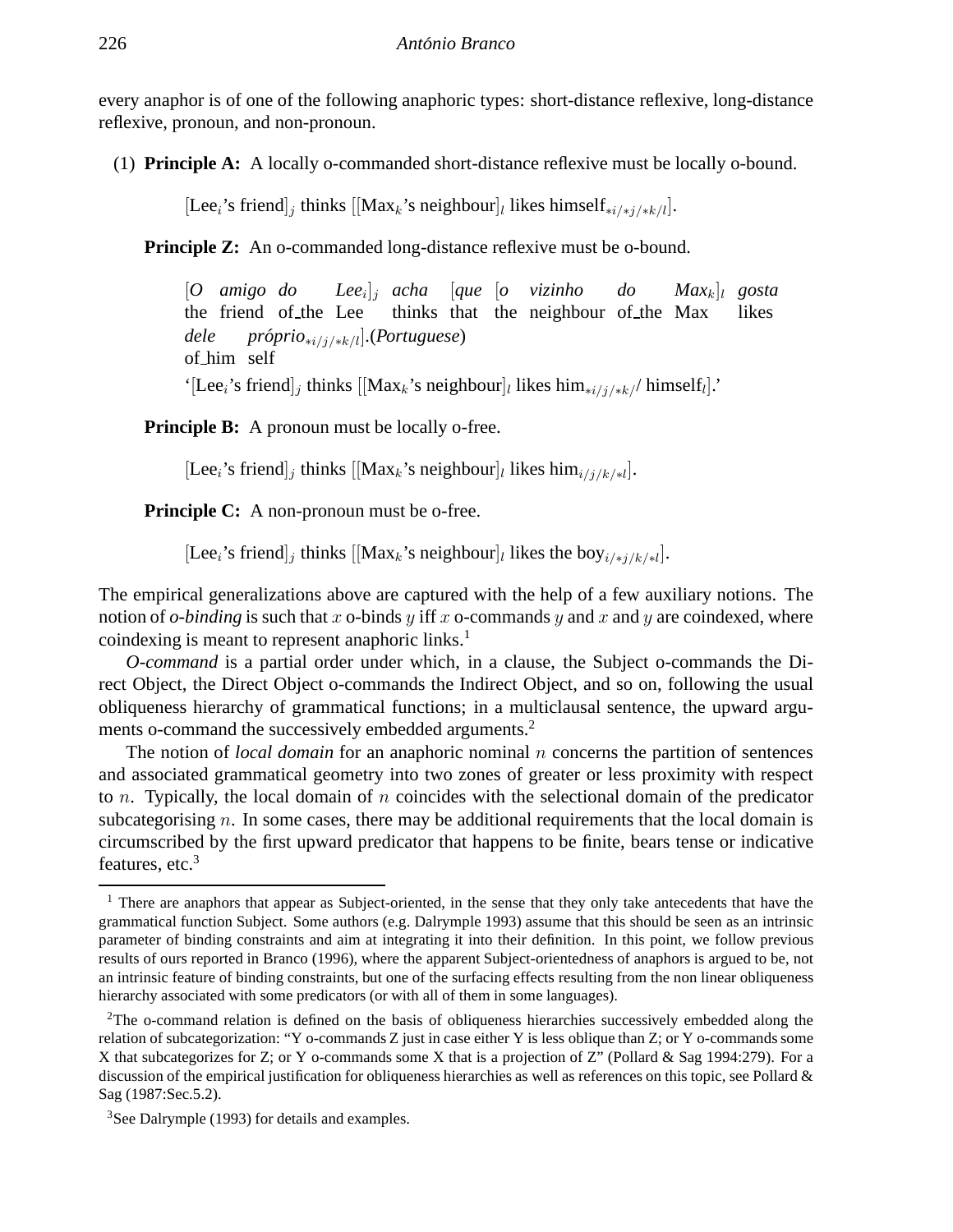## **1.2 Binding square of oppositions**

With these introductory remarks on anaphoric binding constraints in place, the key observation to make with respect to the generalisations in (1) above is that, when stripped away from procedural phrasing and non-exemption requirements,<sup>4</sup> they instantiate the following square of oppositions (Branco & Marrafa 1999):



There are two pairs of *contradictory* constraints, which are formed by the two diagonals, (A, B) and (C, Z). One pair of *contrary* constraints (they can be both false but cannot be both true) is given by the upper horizontal edge (A, C). One pair of *compatible* constraints (they can be both true but cannot be both false) is given by the lower horizontal edge (Z, B). Finally two pairs of *subcontrary* constraints (the first coordinate implies the second, but not vice-versa) are obtained by the vertical edges,  $(A, Z)$  and  $(C, B)$ .

Given this new square of oppositions, the natural question to ask is whether this is a sign that binding principles are the visible effect of some underlying quantificational structure. A major point of this paper is to argue that this question can be answered affirmatively.

## **2 Quantification**

#### **2.1 Duality**

Löbner (1987) suggested that the emergence of a notoriously non trivial square of logical duality between the semantic values of natural language expressions is a major empirical touchstone to ascertain their quantificational nature; and van Benthem (1991), while noting that the ubiquity of the square of duality may be the sign of a semantic invariant possibly rooted in some cognitive universal, highlighted its heuristic value for research on quantification inasmuch as "it suggests a systematic point of view from which to search for comparative facts" (p.23).

Given the working question raised above in the previous section, it is of note that a square of duality, in (4), is different and logically independent from a classical square of oppositions, in (3):

(3)



<sup>&</sup>lt;sup>4</sup>Detailed discussion of exemption occurrences of reflexives is presented in footnote 7.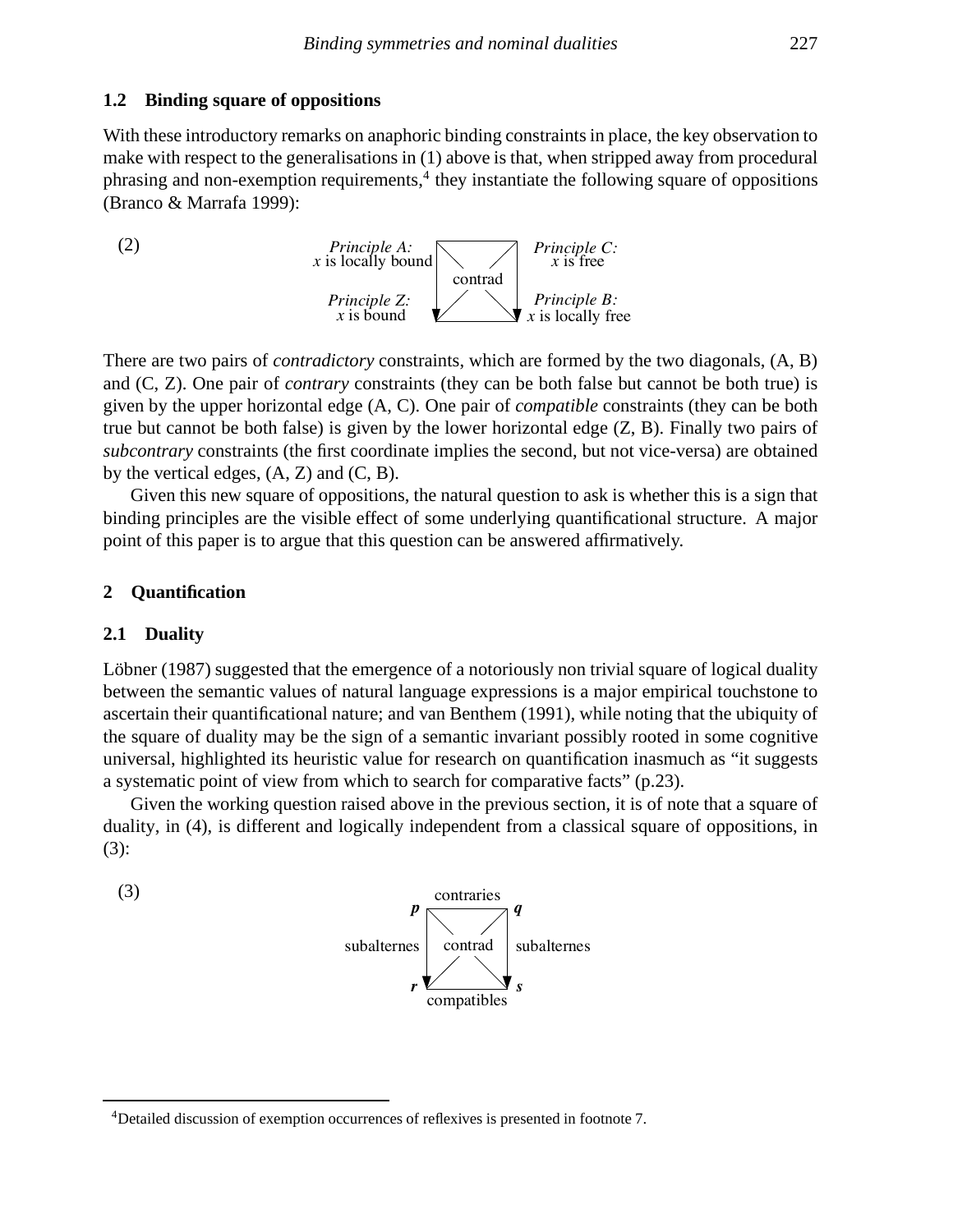



The difference lies in the fact that duality, inner negation and outer negation are third order concepts, while compatibility, contrariness and implication are second order concepts. As a consequence, it is possible to find instantiations of the square of oppositions without a corresponding square of duality, and vice-versa.<sup>5</sup>

Although the two squares are logically independent, the empirical emergence of a square of oppositions for the semantic values of natural language expressions  $-$  like the one in (2) above  $$ naturally raises the question about the possible existence of an associated square of duality, and about their quantificational nature.

In view of arguing towards the main point of this paper, we thus proceed by showing that there is a square of duality associated with the grammatical constraints on anaphoric binding.

#### **2.2 Phase quantification**

Before this result can be fully worked out, some analytical tools are to be introduced first. We resort to the notion of phase quantification, introduced in Löbner (1987) to study the semantics of aspectual adverbials and shown to be extended to characterise quantification in general. For the sake of concreteness, consider a diagrammatic display of the semantics of aspectual adverbials:

(5) 
$$
P
$$
  $t \downarrow \sim P$   $P$   $t \downarrow \sim P$   $\sim P$   $\downarrow \sim P$   $\sim P$   $\downarrow \sim P$   $\sim P$   $\downarrow \sim P$   $\downarrow \sim P$   $\downarrow \sim P$   $\downarrow \sim P$   $\downarrow \sim P$   $\downarrow \sim P$   $\downarrow \sim P$   $\downarrow \sim P$   $\downarrow \sim P$   $\downarrow \sim P$   $\downarrow \sim P$   $\downarrow \sim P$   $\downarrow \sim P$   $\downarrow \sim P$   $\downarrow \sim P$   $\downarrow \sim P$   $\downarrow \sim P$   $\downarrow \sim P$   $\downarrow \sim P$   $\downarrow \sim P$   $\downarrow \sim P$   $\downarrow \sim P$   $\downarrow \sim P$   $\downarrow \sim P$   $\downarrow \sim P$   $\downarrow \sim P$   $\downarrow \sim P$   $\downarrow \sim P$   $\downarrow \sim P$   $\downarrow \sim P$   $\downarrow \sim P$   $\downarrow \sim P$   $\downarrow \sim P$   $\downarrow \sim P$   $\downarrow \sim P$   $\downarrow \sim P$   $\downarrow \sim P$   $\downarrow \sim P$   $\downarrow \sim P$   $\downarrow \sim P$   $\downarrow \sim P$   $\downarrow \sim P$   $\downarrow \sim P$   $\downarrow \sim P$   $\downarrow \sim P$   $\downarrow \sim P$   $\downarrow \sim P$   $\downarrow \sim P$   $\downarrow \sim P$   $\downarrow \sim P$   $\downarrow \sim P$   $\downarrow \sim P$   $\downarrow \sim P$   $\downarrow \sim P$   $\downarrow \sim P$   $\downarrow \sim P$   $\downarrow \sim P$   $\downarrow \sim P$   $\downarrow \sim P$   $\downarrow \sim P$   $\downarrow \sim P$   $\downarrow \sim P$ 

Very briefly, phase quantification requires the following ingredients: (i) an order over the domain of quantification; (ii) a parameter point  $t$ ; (iii) a property  $P$  defining a positive semiphase in a sequence of two opposite semiphases; and (iv) the starting point of a given semiphase.

For the analysis of aspectual adverbials in terms of phase quantification, the order of (i) is the time axis; the parameter point  $t$  of (ii) is the reference time of the utterance; the relevant property  $P$  of (iii) denotes the instants where the proposition modified by the adverbial holds (with the adverbials *no longer* and *still* bearing the presupposition that semiphase P precedes semiphase ∼P, and *not yet* and *already* bearing the presupposition that ∼P precedes P); and the starting point in (iv) is  $I(R, t)$ , the infimum of the set of the closest predecessors of t which form an uninterrupted sequence in phase  $R$ . <sup>6</sup>

Given these correspondences, the aspectual adverbials can be analysed as expressing the following quantifiers:



 $5$ See Löbner (1987) for examples and discussion.

 $6$ See Löbner (1987, 1989) for a thorough definition.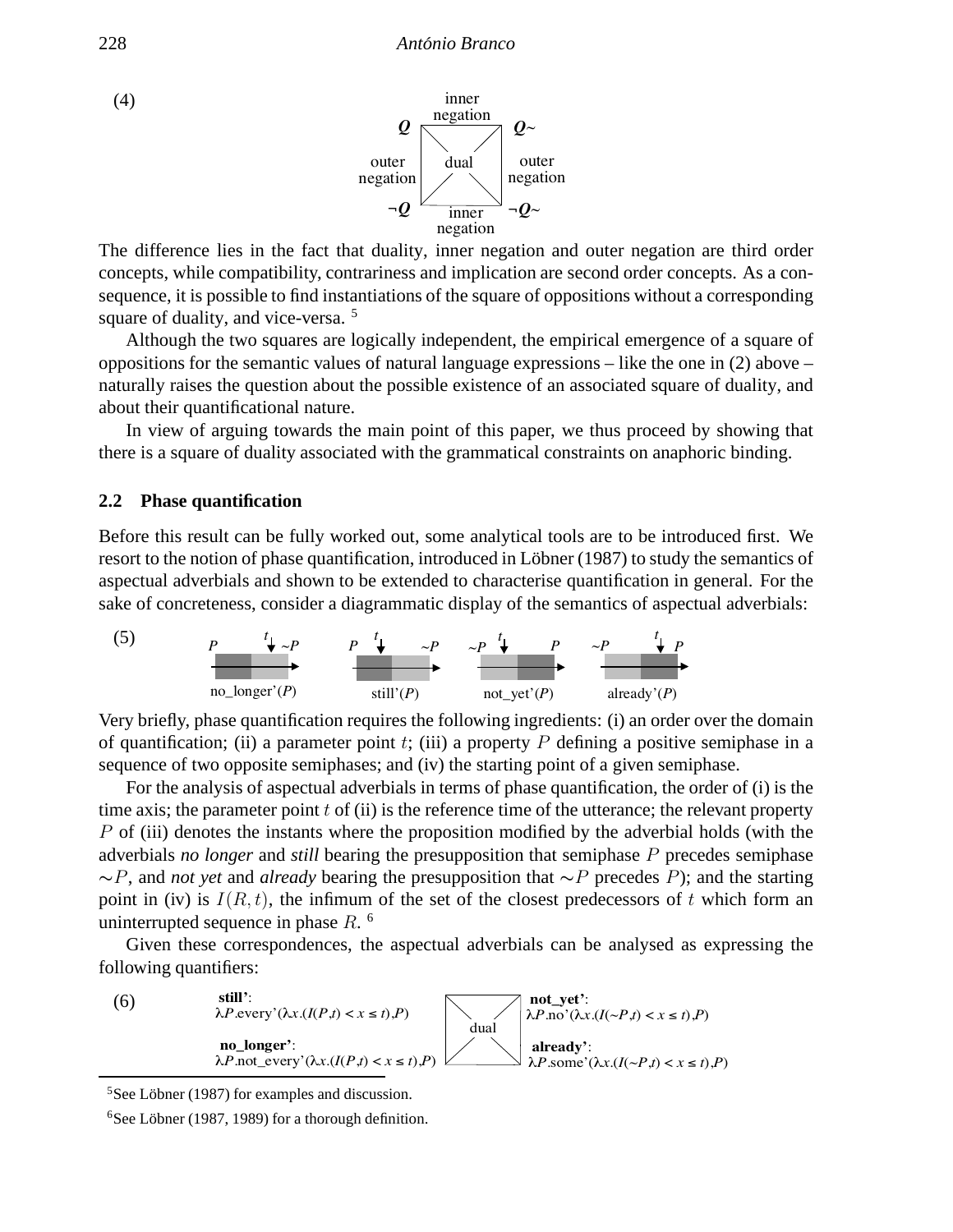#### **3 Quantificational binding constraints**

With this in place, the empirical generalisations captured in the definition of binding principles in (3) can be argued to be the visible effect of the phase quantificational nature of the corresponding nominals. In the present section, we will show how anaphoric nominals can be analysed as expressing one of four quantifiers acting on the domain of reference markers arranged in terms of the grammatical obliqueness order of their clauses.

# **3.1 Phase quantification ingredients**

Phase quantification here is assumed to unfold not over entities of the extra-linguistic universe, but over entities in the universe of grammatical representations, vz. reference markers (Karttunen 1976; Kamp 1981; Heim 1982; Seuren 1985). Its ingredients are set up as follows:

- (i) *Order:* reference markers are ordered according to the o-command relation;
- (ii) *Parameter point:* t is set up as a, the reference marker of the antecedent of the anaphoric nominal at stake;
- (iii) *Phase property:* P is set up as D, denoting the set of markers in what we term here the binding domain of the anaphor.

In terms of phase quantification, the binding domain is thus the positive semiphase in the sequence of two opposite semiphases. This positive semiphase  $D$  for binding is defined as follows: For an anaphoric nominal n (e.g. *himself*) in a given sentence s (e.g. *Kim said that Lee described Max to himself*), D is determined by the position of n in the obliqueness order which n enters in s (i.e. given the example above, that order is  $Kim < Lee < Max < himself$ ). Given r, the reference marker of n, semiphase  $D_r$  is a stretch containing r and the markers that are less than or equal to r in the obliqueness order such that the closest  $D_r$  neighbour of semiphase  $\sim D_r$  is local with respect to r (i.e. given the example above,  $k < l < m < r$ , with ∼ $D_r$ :  $k < l$  and  $D_r$ :  $m < r$ , where *m* is here the closest neighbour of  $\sim D_r$  which is local with respect to r).

It is of note that the positive phase/binding domain  $D$  is not necessarily the local domain of the corresponding anaphor. In case  $\sim D_r$  is presupposed to precede  $D_r$ , the first predecessor in  $D<sub>r</sub>$  is local with respect to r. In this case,  $D<sub>r</sub>$  contains in fact the local o-commanders of r (as in the example sentence in the paragraph above) thus becoming close to the notion of local domain.

But in the other case, that is in the case where semiphase  $D_r$  is presupposed to precede ∼ $D_r$ (e.g. for long-distance reflexives – cf. discussion and examples in the Subsections below),  $D_r$ may not coincide with the local domain of r. Given the sequence  $D_r \sim D_r$  now,  $D_r$  is such that the last successor in it (*r* itself) is local with respect to *r*. Therefore,  $D_r$  contains all ocommanders of r, including those that are local and, in case they exist, also those that are not local with respect to r.

Given these ingredients for phase quantification and the appropriate replacements in the square in (6), one gets four phase quantifiers – we termed  $\mathbf{Q}_Z$ ,  $\mathbf{Q}_B$ ,  $\mathbf{Q}_C$  and  $\mathbf{Q}_A$  – entering the square of duality and aligning with other quantifiers of similar quantificational force at each of the corners: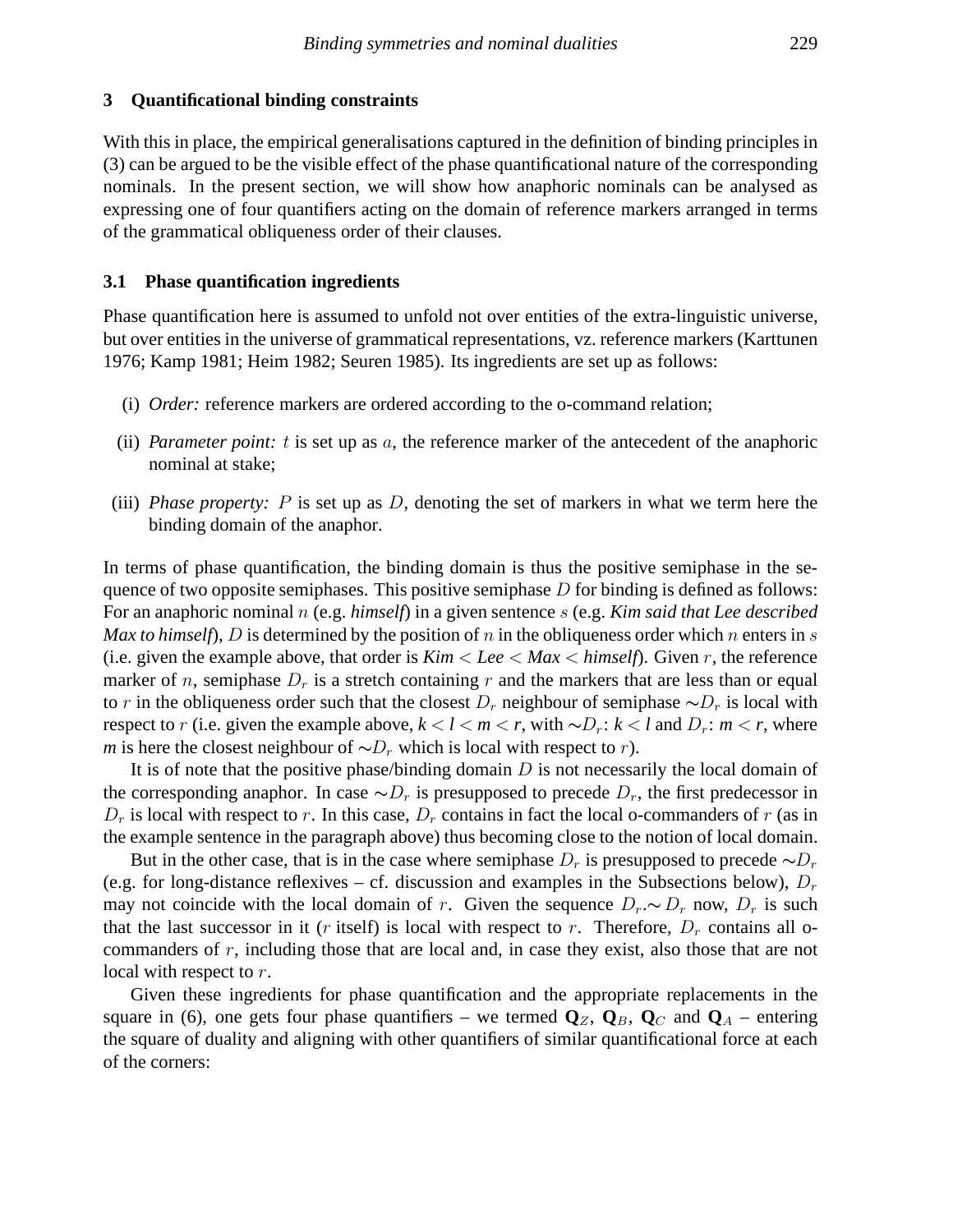$$
(7)
$$

every'(R), still', 
$$
\mathbf{Q}_z
$$
,...  
dual  
not\_events'(R), no longer',  $\mathbf{Q}_c$ ,...  
some'(R), already',  $\mathbf{Q}_A$ ,...

As we are going to check in the Subsections below, these four phase quantifiers ensure the same empirical predictions as secured by the four binding constraints stated in (1).

## **3.2 Short-distance reflexives**

The quantifier expressed by short-distance reflexives is associated with the presupposition that  $\sim D.D$ . It receives the following definition:

$$
\mathbf{Q}_A: \lambda P.\text{some'}(\lambda x. (I(\sim P, a) < x \le a), P)
$$

This is easily interpreted against the diagram corresponding to an example sentence like

*Kim said Lee thinks* [*Max*<sup>i</sup> *hit himsel*f<sup>i</sup> ].

In the diagram below, k, l, m and h stand, respectively, for the reference markers of *Kim*, *Lee*, *Max* and *himself*; and  $x_1, \ldots, x_n$  stand for the markers not in the obliqueness relation of *h*, including those possibly introduced in other sentences of the discourse or available in the context (Hasse diagrams are displayed with a turn of 90 degrees right):

$$
\sim D_h \begin{array}{c} \begin{array}{c} a \\ \downarrow \\ \vdots \\ \downarrow \\ x_n \end{array} & \begin{array}{c} a \\ \downarrow \\ \downarrow \\ \downarrow \end{array} & D_h \end{array}
$$

 $\mathbf{Q}_{A}(D_{h})$  is satisfied iff between the bottom of the uninterrupted sequence ~ $D_{h}$  most close to the admissible antecedent a and a inclusive, there is at least one reference marker in  $D_h$ . As  $\sim D_h$  precedes  $D_h$ , this amounts to requiring that an admissible antecedent a be in  $D_h$ , the local domain of the short-distance reflexive marker  $h$ , and consequently that  $a$  be a local o-commander of h – in the example sentence above, this implies that only *Max* can be an admissible antecedent of *himself*, which matches the requirement of Principle A in (1).

Binding phase quantifier  $\mathbf{Q}_A$  is thus analysed as having positive existential force and shortdistance reflexives align in the square of duality in (7) with items like *some N*, *already*, *possibly*, etc.

## **3.3 Pronouns**

The phase quantifier expressed by pronouns, in turn, is analysed as lying at the same corner as the quantifiers no'(R) or not\_yet' in (7):

$$
\mathbf{Q}_B: \lambda P.\text{no'}(\lambda x.(I(\sim P, a) < x \le a), P)
$$

For the sake of the discussion, let us consider a prototypical working example like the sentence: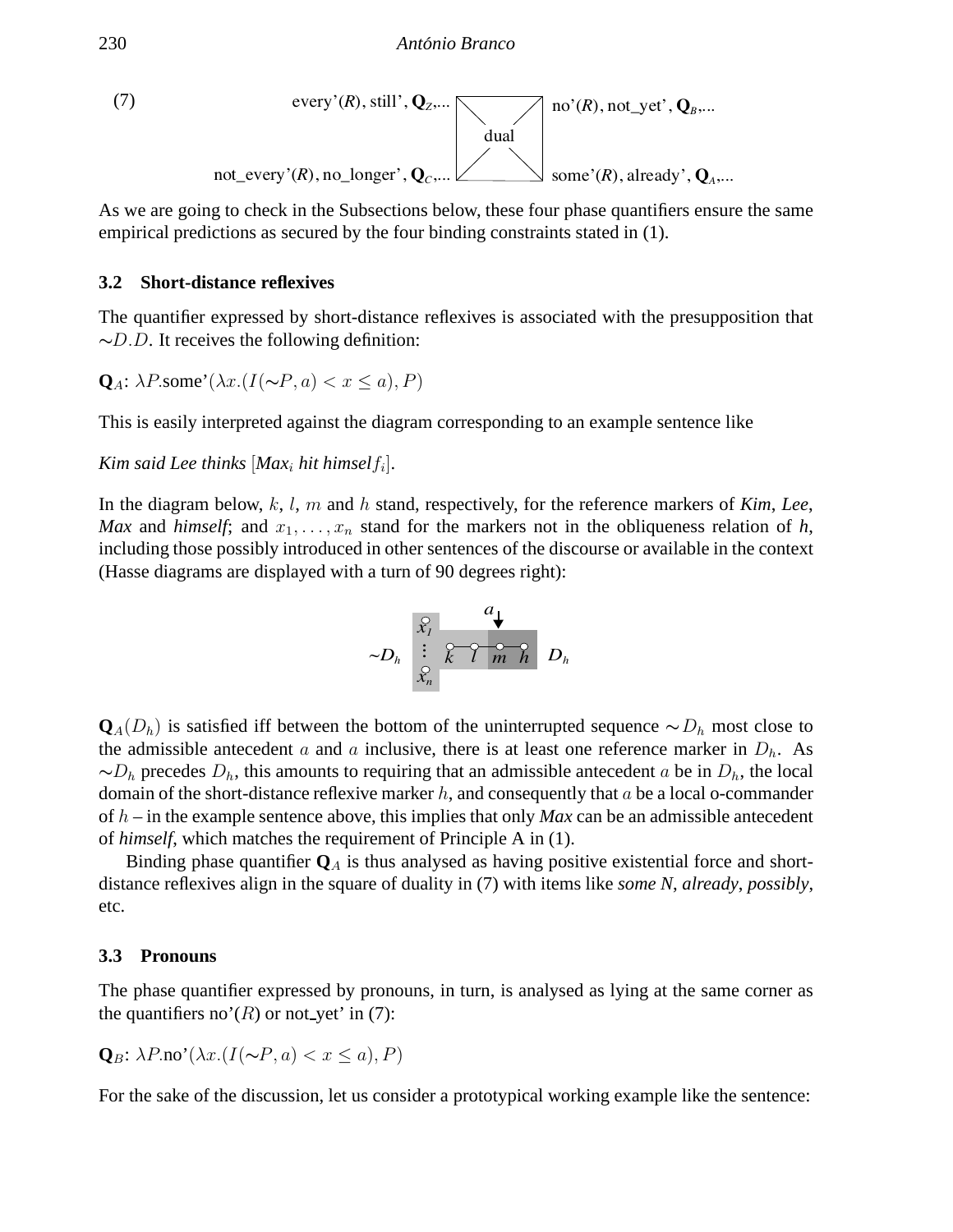*Kim said Lee*<sup>i</sup> *thinks* [*Max hit him*<sup>i</sup> ],

The presupposition conveyed by these anaphors is also that  $\sim D.D$ , and  $\mathbf{Q}_B$  is easily grasped when considering the diagrammatic description where h is the reference marker of *him*:

$$
\sim D_h \begin{array}{c} \begin{array}{c} a_1 \\ \downarrow \\ \downarrow \\ \downarrow \\ x_n \end{array} & \begin{array}{c} a_1 \\ \downarrow \\ \downarrow \\ x_n \end{array} & \begin{array}{c} \downarrow \\ \downarrow \\ \downarrow \\ \downarrow \end{array} & \begin{array}{c} \downarrow \\ \downarrow \\ \downarrow \\ \downarrow \end{array} & D_h \end{array}
$$

 $\mathbf{Q}_B(D_h)$  is satisfied iff no reference marker between the bottom of  $\sim D_h$  and the admissible antecedent a inclusive is in  $D<sub>h</sub>$ , which implies that a is in ∼ $D<sub>h</sub>$ . Henceforth, according to this analysis, admissible antecedents of a pronoun have to be outside the local domain of the pronoun (in the example above, *Max* is ruled out as an admissible antecedent of *him*), thus matching the generalisation captured by Principle B.

It is of note that, in the working example above,  $\sim D_h$  includes not only the markers k and l of *Kim* and *Lee*, in the upwards clause, but also  $x_1, \ldots, x_n$  thus allowing for non-sentential anaphoric links for the pronoun (including those that are discourse- or context-driven, deictic, etc.).

#### **3.4 Long-distance reflexives**

Turning to long-distance reflexives, we consider the following working example from Portuguese:

[*O amigo de Kim*]<sup>i</sup> *disse que ele proprio ´* <sup>i</sup> *acha* [*que Lee viu Max*](*Portuguese*) [the friend of  $Kim$ ]<sub>i</sub> said that ele próprio<sub>i</sub> thinks [that Lee saw Max].  $\cdot$  [*Kim's friend*]<sub>*i*</sub> *said "ele próprio" i thinks* [Lee saw Max].'

Its diagram can be displayed as follows, where  $e$  is the marker of the long-distance reflexive:



The phase quantifier expressed by long-distance reflexives is analysed as having positive universal force and can be found at the same corner of the square in (7) as the quantifiers every'(R) or still':

$$
\mathbf{Q}_Z: \lambda P.\text{every'}(\lambda x. (I(P, a) < x \le a), P)
$$

As with short-distance reflexives, an admissible antecedent a is here required to occur in  $D_e$ though the presupposition conveyed now is that the positive semiphase  $D$  is followed by the negative semiphase ∼D. Taking into account the definition of positive phase D in Section 3.1,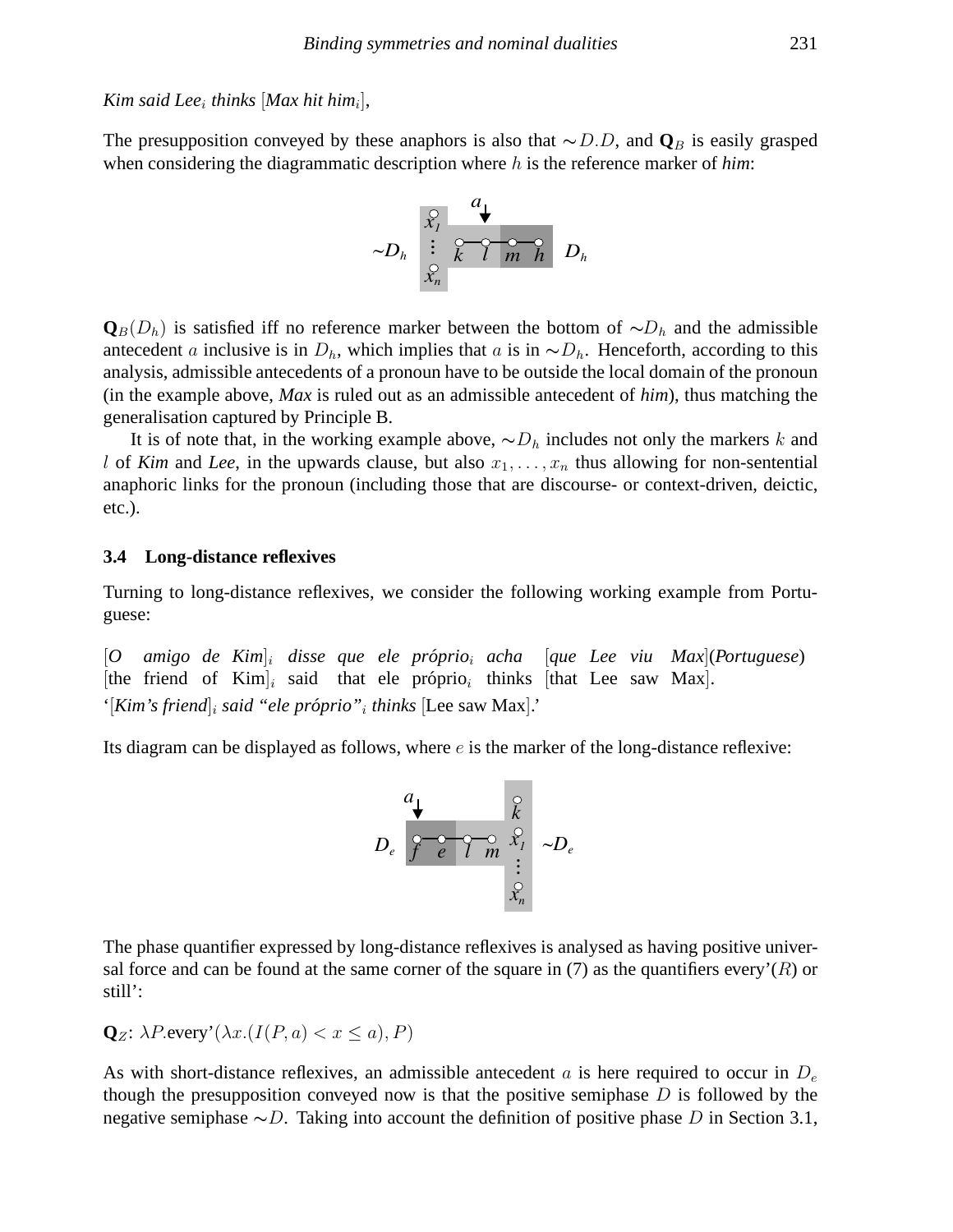the antecedent a is thus required to be an o-commander – local or not – of the marker  $e$  of the anaphoric nominal.

The semantics of the phase quantifier corresponding to long-distance reflexives is such that, for  $\mathbf{Q}_z(D_e)$  to be satisfied, between the bottom of the uninterrupted sequence  $D_e$  closest to an admissible antecedent a and a inclusive, every reference marker is in  $D_e$ .

In terms of the working example above, this amounts to requiring that only *Kim's friend* can be taken as an admissible antecedent of the long-distance reflexive *ele proprio ´* . In general terms, this amounts to requiring the admissible antecedent a to be in  $D_e$ , i.e. to imposing that any admissible antecedent is an o-commander of the long-distance reflexive, as required in Principle  $Z^7$ 

# **3.5 Non-pronouns**

Non-pronouns are analysed as expressing a quantifier that appears at the same corner of the square in (7) as quantifiers like not every' $(R)$ , no longer', etc.:

**Q**<sub>C</sub>:  $\lambda$ P.not\_every' $(\lambda x.(I(P, a) < x \le a), P)$ 

In order to support the justification of this analysis with a discussion of a prototypcal working example, we take the following sentence:

```
[Kimi's friend] said the boyi
thinks [Lee saw Max].
```
Let us consider a first version of the diagram for this example, where b is the marker corresponding to *the boy*:

$$
D_b \quad \overbrace{\phantom{a}\qquad \qquad }^{G} \overbrace{\phantom{a}\qquad \qquad }^{G} \overbrace{\phantom{a}\qquad \qquad }^{G} \overbrace{\phantom{a}\qquad \qquad }^{G} \overbrace{\phantom{a}\qquad \qquad }^{G} \overbrace{\phantom{a}\qquad \qquad }^{G} \overbrace{\phantom{a}\qquad \qquad }^{G} \overbrace{\phantom{a}\qquad \qquad }^{G} \overbrace{\phantom{a}\qquad \qquad }^{G} \overbrace{\phantom{a}\qquad \qquad }^{G} \overbrace{\phantom{a}\qquad \qquad }^{G} \overbrace{\phantom{a}\qquad \qquad }^{G} \overbrace{\phantom{a}\qquad \qquad }^{G} \overbrace{\phantom{a}\qquad \qquad }^{G} \overbrace{\phantom{a}\qquad \qquad }^{G} \overbrace{\phantom{a}\qquad \qquad }^{G} \overbrace{\phantom{a}\qquad \qquad }^{G} \overbrace{\phantom{a}\qquad \qquad }^{G} \overbrace{\phantom{a}\qquad \qquad }^{G} \overbrace{\phantom{a}\qquad \qquad }^{G} \overbrace{\phantom{a}\qquad \qquad }^{G} \overbrace{\phantom{a}\qquad \qquad }^{G} \overbrace{\phantom{a}\qquad \qquad }^{G} \overbrace{\phantom{a}\qquad \qquad }^{G} \overbrace{\phantom{a}\qquad \qquad }^{G} \overbrace{\phantom{a}\qquad \qquad }^{G} \overbrace{\phantom{a}\qquad \qquad }^{G} \overbrace{\phantom{a}\qquad \qquad }^{G} \overbrace{\phantom{a}\qquad \qquad }^{G} \overbrace{\phantom{a}\qquad \qquad }^{G} \overbrace{\phantom{a}\qquad \qquad }^{G} \overbrace{\phantom{a}\qquad \qquad }^{G} \overbrace{\phantom{a}\qquad \qquad }^{G} \overbrace{\phantom{a}\qquad \qquad }^{G} \overbrace{\phantom{a}\qquad \qquad }^{G} \overbrace{\phantom{a}\qquad \qquad }^{G} \overbrace{\phantom{a}\qquad \qquad }^{G} \overbrace{\phantom{a}\qquad \qquad }^{G} \overbrace{\phantom{a}\qquad \qquad }^{G} \overbrace{\phantom{a}\qquad \qquad }^{G} \overbrace{\phantom{a}\qquad \qquad }^{G} \overbrace{\phantom{a}\qquad \qquad }^{G
$$

As m happens to be engaged in this anaphoric anchoring loop, its non vacuous interpretation remains to be accomplished. Admittedly, an overarching interpretability requirement is in force in natural languages ensuring the "meaningful" anchoring of anaphors: For an exempt reflexive to be non vacuously interpreted, an antecedent – inevitably one outside the binding domain of the reflexive in such cases – has to be fixed. Logophoricity appears thus as an exceptional anaphoric behaviour of reflexives that shows up when their interpretation has to be untied from anchoring loops formed by virtue of their markers occurring in the bottom of the positive semiphase D.

<sup>7</sup> When reflexives occur in a syntactic position where they have no possible antecedent o-commanding them in their binding domain, their anaphoric capacity is exempt from the usual binding "discipline" and they present a so-called logophoric behaviour. This is illustrated in the following example from Golde (1999:73), where *herself* picks an antecedent outside its (local) binding domain, the NP *the portrait of herself*: *Mary*<sup>i</sup> *thought the artist had done a bad job, and was sorry that her parents came all the way to Columbus just to see* [*the portrait of herself*<sup>i</sup> ].

Under the quantificational analysis of binding constraints we are presenting, to a reflexive  $m$  in an exempt position (i.e. in the bottom of the positive semiphase D), there corresponds the maximum "shrink" of D, as this is the singleton whose sole element is  $m$ . This maximum shrink has a disturbing impact only in the phase quantifiers for which the antecedent a is to be found in D, namely  $\mathbf{Q}_A$  and  $\mathbf{Q}_Z$ . In these cases, for a to be in D and the relevant phase quantification to be satisfied,  $a$  can only be identified with  $m$  itself.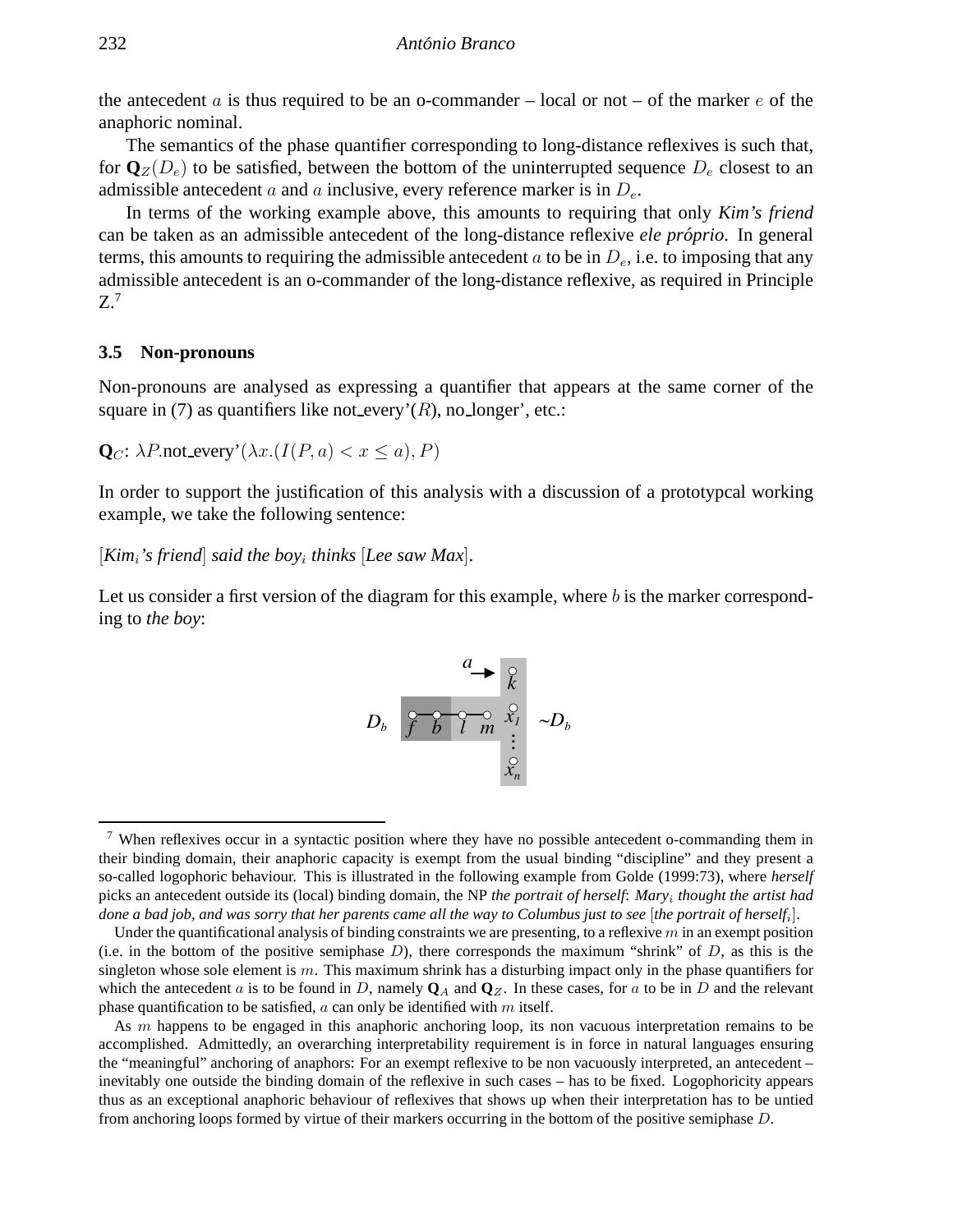The presupposition here is that the positive semiphase precedes the negative semiphase. Furthermore, an admissible antecedent a of b should be required to occur in  $\sim D_b$ , which implies that a cannot be an o-commander of b, thus rendering the same constraint as expressed in Principle C.

In terms of our example sentence, this means that *Kim's friend* is ruled out as an admissible antecedent of *the boy* by the non satisfaction of the phase quantifier exressed by *the boy*. The anaphoric links between *the boy* and *Lee* or *Mark*, in turn, are not ruled out by (the possible non satisfaction of) the quantifier expressed by *the boy*, but by the non satisfaction of the quantifiers that are expressed by *Lee* and *Mark*, respectively.

As in previous diagrams, the negative semiphase  $\sim D$  is taken here as the complement set of the positive semiphase  $D$ . Fully correct empirical prediction requires however this assumption to be refined and a more accurate definition of  $\sim D$  be provided for phase quantification in nonlinear orders – as the one under consideration – where not all elements of the quantification domain are comparable.

Note that for  $\mathbf{Q}_C(D_b)$  to be satisfied, between the bottom of  $D_b$  and the antecedent a inclusive, not every reference marker is in  $D<sub>b</sub>$ . In examples as the one above, the denotation of  $\lambda x.(I(D_b, a) < x \le a)$ , the restrictor of  $\mathbf{Q}_C$ , is always empty: It is not the case that  $I(D_b, a) \le a$ because when  $a = k$  (or  $a = x_i$ , for any i), a is not comparable to any element of  $D_b$ , including its bottom,  $I(D_b, a)$ . Hence, not every' $(\lambda x. (I(D_b, a) < x \le a), D_b)$  is false whatever reference marker,  $k$  or  $x_i$ , happens to be taken as the antecedent for  $b$ . As a consequence, the specific anaphor resolution in the example above would be incorrectly ruled out.

This suggests that when phase quantification operates on non-linear orders, negation of the positive phase P may be slightly more sophisticated than simple Boolean negation rendering its complement set. We are taught that negation of  $P$  also involves the lifting of the complement set,  $\overline{P}_\perp$ , with  $\perp$  equal to the top of P (b in the working example above) when there is the presupposition that  $P \sim P$ .<sup>8</sup>

With this fine-tuned definition of the negative semiphase, the diagrammatic display for our working example becomes:



This specification of the negative semiphase correctly ensures that  $\mathbf{Q}_C(D)$  is satisfied iff not every marker between the antecedent a and the bottom of  $D_b$  is in  $D_b$ ; that is, iff a is not in  $D_b$ and, therefore, is not an o-commander of b, as stated in Principle C.

#### **4 Discussion**

The results reported in this paper may shed new light over a number of research issues, to whose discussion we turn now.

<sup>&</sup>lt;sup>8</sup>For the sake of formal uniformity, when there is the presupposition that ∼P.P, the order-theoretic dual of this definition for ∼P can also be assumed.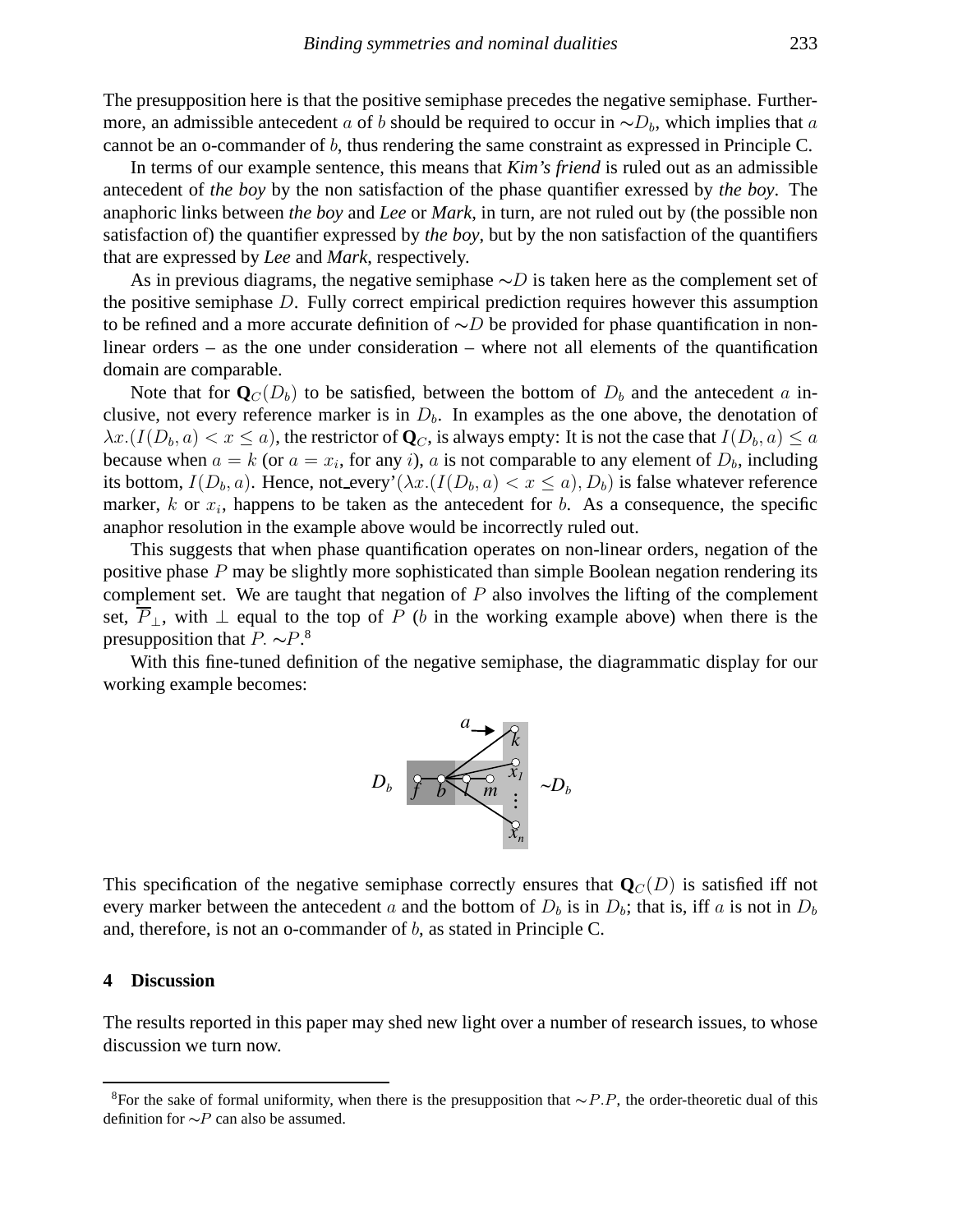## **4.1 Binding symmetries**

The intriguing symmetries between the definitions of binding constraints have been a source of puzzlement and challenge in the last decades for the research on nominal anaphora. These symmetries fostered the view that grammatical binding constraints belong to a coherent set or, as many have called it, to a binding "theory". They have inspired a number of accounts that try to justify them in terms of – and sometimes try to take them as the justification for – some underlying or general cognitive, functional, pragmatic, "economy"-driven, etc. foundations of language use or of the language faculty (see a.o. Levinson 1991; van Hoeck 1997; Reuland 2001; Piñango 2001).

The analysis presented in this paper provides for a notoriously elegant way of relating the different binding constraints with each other in a compact "theory". While presenting a formally precise account of the relations among binding constraints, this analysis offers a straightforward justification for the "symmetries" among them: the latter are the kind of "symmetries" that hold among the corners of squares of duality.

#### **4.2 Natural language quantification**

Many authors have stressed the view that there is no correspondence between surface and logical form of quantificational expressions of natural languages. Löbner emphasised this noncorrespondence by pointing out that, while domain restrictor and quantified predicate are rendered by two different surface expressions in nominal quantification, in phase quantification expressed by aspectual adverbials, only the quantified predicate is available at the surface form.

With phase quantification expressed by anaphors, this gulf between surface and logical form widened further: There is no surface expression directly rendering either the domain restrictor of quantification or the quantified predicate.

Other important implications for our understanding of quantification in natural languages might have been uncovered as well by the results presented above. Quantification is extended to universes whose elements are not entities of the "extra-grammatical" universe, but entities of the "intra-grammatical" world itself: The models against which binding phase quantification is to be interpreted are not representations of the world, with everyday entities like donkeys, farmers, etc., but grammatical representations, with entities like reference markers, grammatical functions, etc. Hence, satisfaction of a formula made out of a binding phase quantifier,  $\mathbf{Q}_A$ ,  $\mathbf{Q}_Z$ ,  $\mathbf{Q}_B$  or  $\mathbf{Q}_C$ , turns out to be a well-formedness constraint on the sentence where the corresponding anaphor occurs: For the meaning of "classic" quantification to be determined, one has to know how the world has to be for it to be true; for the meaning of binding phase quantification to be determined, one has to know how the corresponding grammatical representation has to be for it to be true.

## **4.3 Nominal dualities**

It is also worth considering the implications of the results reported here for the overall semantic make up of nominals.

The shared wisdom is that nominals convey either quantificational or referential force, and a large bulk of the research on the semantics of nominals has been concerned with determining which side of this divide definite descriptions belong to (cf. a.o. Neale 1993; Larson & Segal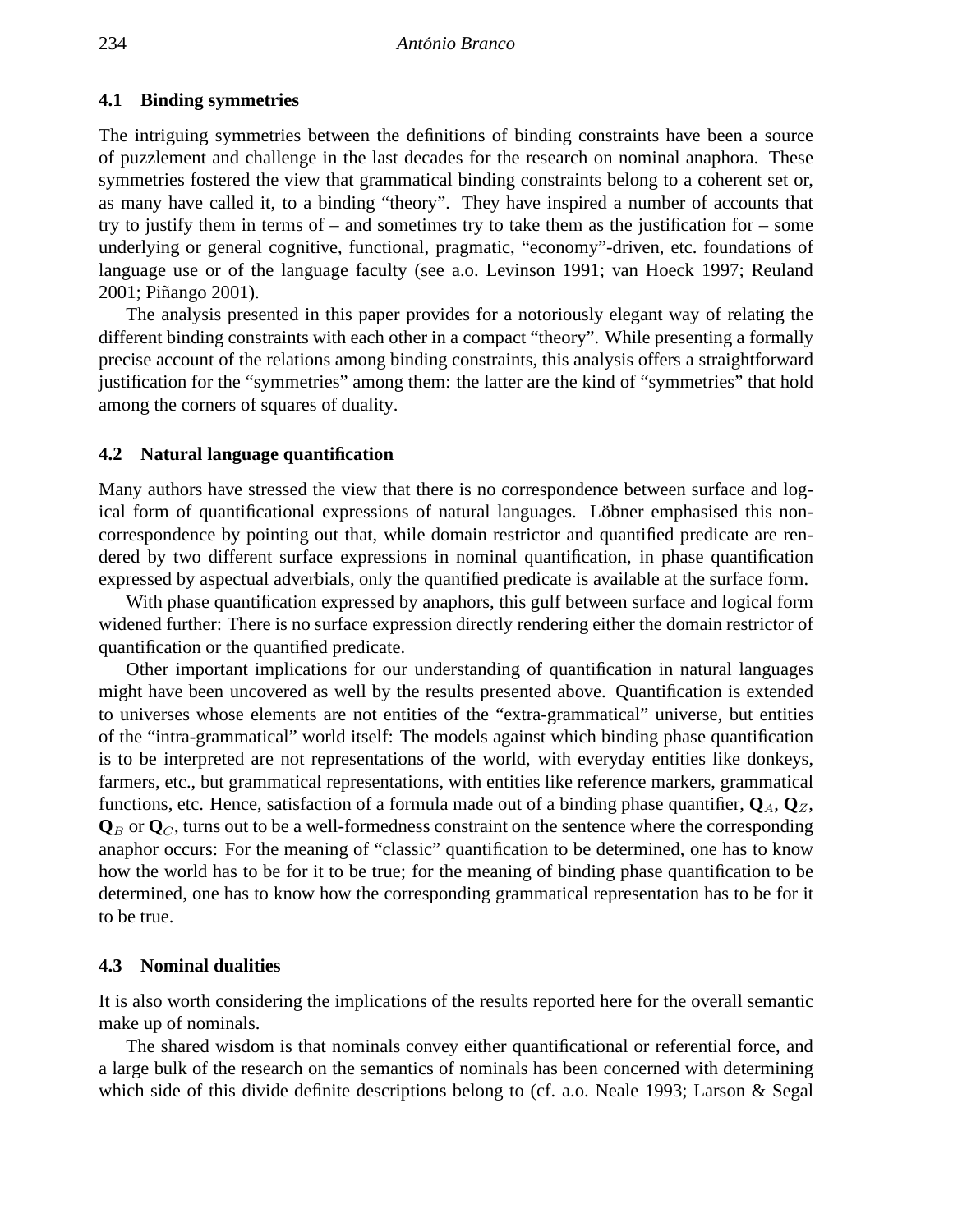1995). For the sake of the argument, let us assume that definites are referential terms. Let us also take into account that proper names are ruled by binding Principle C.

Given these assumptions, the analysis developed in this paper implies that nominals with "primary" referential force (*he*, *the book*, *John*,. . . ) have a certain "secondary" quantificational force: They express quantificational requirements – over reference markers in grammatical representations –, but cannot be used to directly quantify over extra-linguistic world entities, like the other "primarily" quantificational nominals (*every man*, *most students*,. . . ) do.

This duality of semantic behaviour, however, turns out not to be that much surprising if one observes a symmetric duality with regards to quantificational nominals, apparent when they act as antecedents in e-type anaphora, as in the example *Most students*<sup>i</sup> *came to the party and they*<sup>i</sup> *had a wonderful time*. The analysis of e-type anaphora envisaged by some authors (e.g. Kamp & Reyle 1993:4.1.2) implies that nominals with "primary" quantificational force have a certain "secondary" referential force: These nominals have enough referential strength to evoke and introduce reference markers in the grammatical representation that can be picked as antecedents by anaphors – and thus support the referential force of the latter – but they cannot be used to directly refer to extra-linguistic entities, like the other "primarily" referential terms do.

If the results reported here are meaningful, the duality quantificational vs. referential nominals is less strict but more articulated than it has been assumed. Possibly taking indefinite descriptions aside, every nominal makes a contribution in both semantic dimensions of quantification and reference, but with respect to different universes. "Primarily" referential nominals have a dual semantic nature – they are "primarily" referential and "secondarily" quantificational – that is symmetric of the dual semantic nature of "primarily" quantificational ones – they are "primarily" quantificational and "secondarily" referential.

#### **Acknowledgements**

The results presented in this paper were obtained while I was on leave at the University of Saarland and DFKI-German Research Center on Artificial Intelligence, Saarbrücken, Germany, whose hospitality and enthusiastic atmosphere I was very fortunate to enjoy and I gratefully acknowledge.

#### **Bibliography**

Asher, N., Wada, H., 1988. A computational account of syntactic semantic and discourse principles for anaphora resolution. *Journal of Semantics* **6**, 309–344.

van Benthem, J., 1991. Linguistic universals in semantics. In: D. Zäfferrer (ed.), *Semantic universals and universal semantics*. Foris, Berlin, 17–36.

Branco, A., 1996. Branching split obliqueness. In: Proceedings of the 16th international conference on computational linguistics. 149–156.

Branco, A., Marrafa, P., 1999. Long-distance reflexives and the binding square of opposition. In: G. Webelhuth, J.-P. Koenig, A. Kathol (eds.), *Lexical and constructional aspects of linguistic explanation*. CSLI Publications, Stanford, 163–177.

Carbonell, J., Brown, R., 1988. Anaphora resolution: A multi-strategy approach. In: Proceedings of the 12th international conference on computational linguistics (COLING). 96–101.

Dalrymple, M., 1993. *The syntax of anaphoric binding*. CSLI Publications, Stanford.

Golde, K., 1999. *Binding theory and beyond*. Doctoral dissertation, The Ohio State University, Ohio.